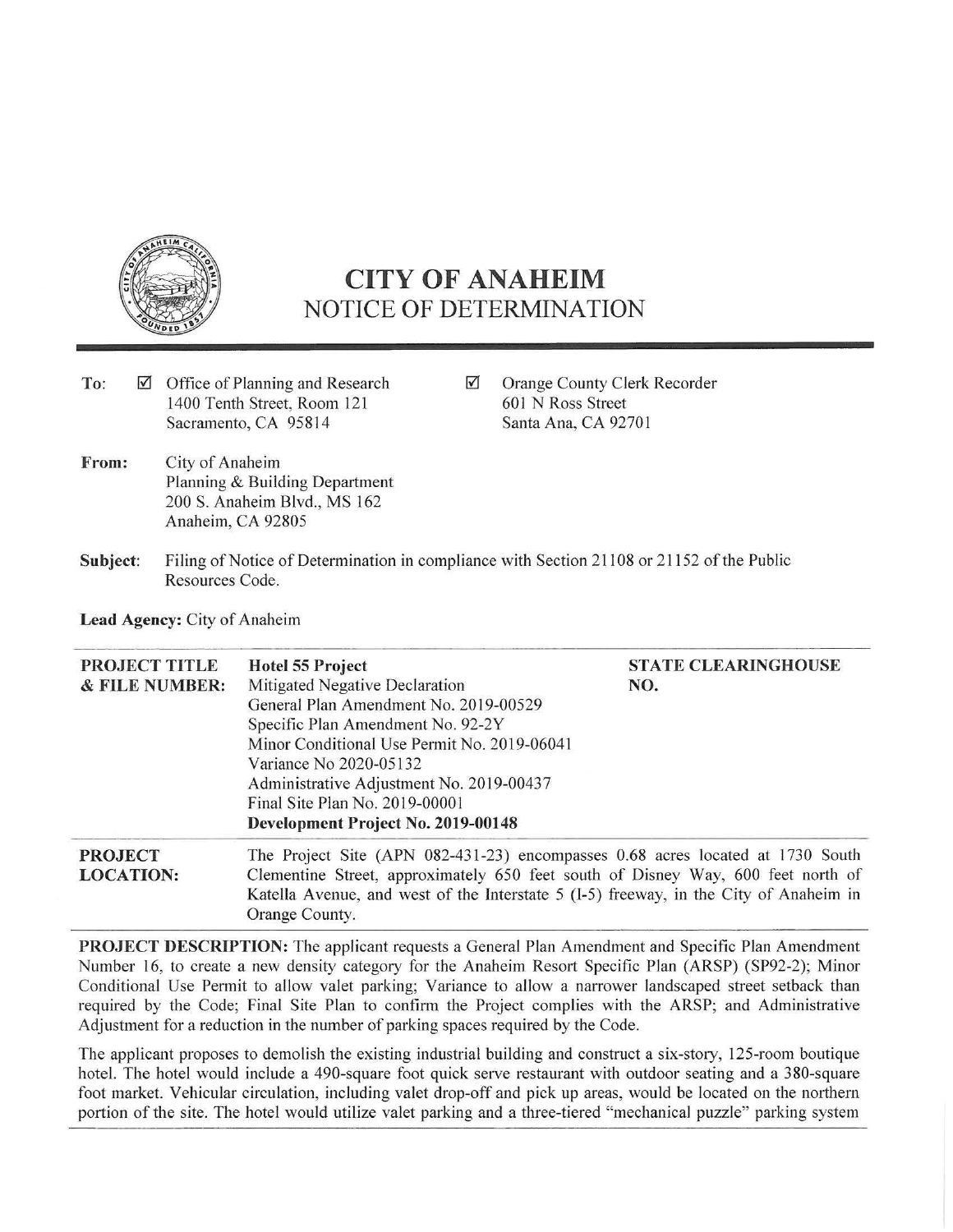

## **CITY OF ANAHEIM NOTICE OF DETERMINATION**

wherein vehicles are stacked in tiers that can be slid, ascended, or descended in order for valet attendants to access the desired vehicle; one tier of the parking system would be subterranean and two tiers would be abovegrade.

| <b>APPLICANT:</b> | Clay Cheek<br>RH Anaheim Barn, LLC | <b>PHONE NUMBER:</b><br>$(404)$ 803-1618 |  |
|-------------------|------------------------------------|------------------------------------------|--|
| <b>ADDRESS:</b>   | 735 Merchant St<br>Los Angeles, CA | $\mathbb{ZIP}$ CODE: 90021               |  |

**PROJECT APPROVAL:** This is to advise that on August 17, 2020, the Anaheim Planning Commission, at its meeting, recommended City Council approval of the Hotel 55 Project.

On September 15, 2020 the Anaheim City Council, at its meeting, by separate Resolutions, approved a Mitigated Negative Declaration and the requests below for the Hotel 55 Project and introduced an Ordinance for amending portions of Chapter 18.116 (Anaheim Resort Specific Plan No. 92-2 (SP 92-2) Zoning and Development Standards) of Title 18 of the Anaheim Municipal Code and the (Amendment No. 16 to the ARSP):

- General Plan Amendment No. 2019-00529
- Minor Conditional Use Permit No. 2019-06041
- Variance No 2020-05132
- Administrative Adjustment No. 2019-00437
- Final Site Plan No. 2019-00001

The following determinations were made regarding the Hotel 55 Project:

- (a) The project will not have a significant effect on the environment.
- (b) A Mitigated Negative Declaration was prepared for this project pursuant to the provisions of CEQA.
- (c) A Mitigation Monitoring Plan was adopted by Resolution for this project.
- (d) Mitigation measures were made a condition of the approval of the project.

The Mitigated Negative Declaration and a record of project approvals are available to the general public during regular business hours at the Planning and Building Department, 200 S. Anaheim Blvd., Anaheim, CA 92805.